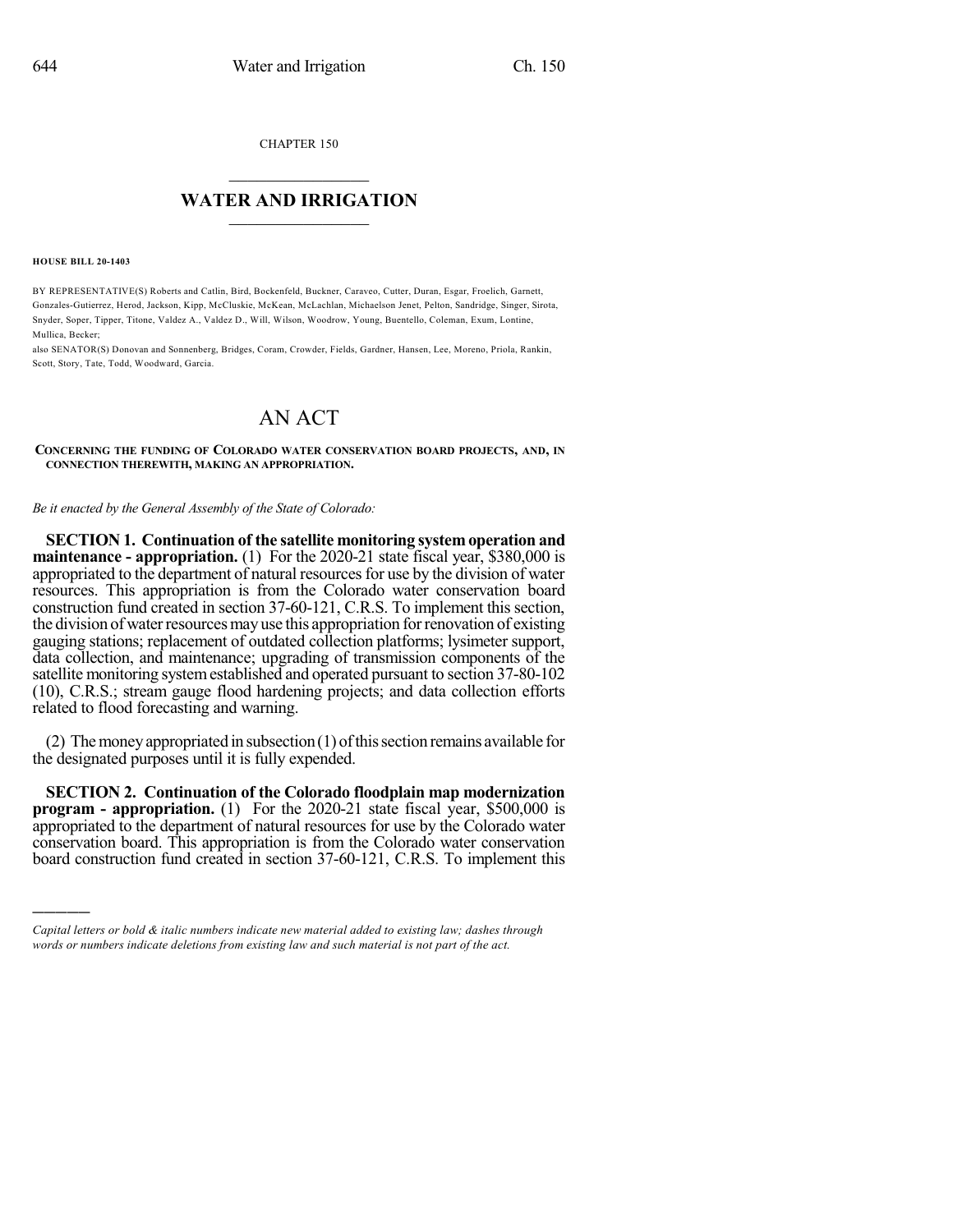section, the Colorado water conservation board may use this appropriation to continue to assist with the preparation of revised and improved floodplain studies and maps for communities throughout Colorado and participate in federally sponsored floodplain map modernization activities.

(2) The money appropriated in subsection  $(1)$  of this section remains available for the designated purposes until it is fully expended.

**SECTION3. Continuationoftheweather modificationpermittingprogram - appropriation.** (1) For the 2020-21 state fiscal year, \$350,000 is appropriated to the department of natural resources for use by the Colorado water conservation board. This appropriation is from the Colorado water conservation board construction fund created in section 37-60-121, C.R.S. To implement this section, the Colorado water conservation board may use this appropriation to continue to assist water conservation districts, water conservancy districts, and other water providers and their fiscal agents with the development of cloud seeding programs that provide benefits to recreation, streams, and reservoirs through snowpack enhancement.

(2) The money appropriated in subsection  $(1)$  of this section remains available for the designated purposes until it is fully expended.

**SECTION4. ContinuationoftheColoradoMesonetproject-appropriation.** (1) For the 2020-21 state fiscal year, \$150,000 is appropriated to the department of natural resources for use by the Colorado water conservation board. This appropriation is from the Colorado water conservation board construction fund created in section 37-60-121, C.R.S. To implement this section, the Colorado water conservation board may use this appropriation to support the Colorado Mesonet, including for the following activities: Operation, maintenance, travel, communications, and database and website management for temperature and precipitation stations.

(2) The money appropriated in subsection  $(1)$  of this section remains available for the designated purposes until it is fully expended.

**SECTION 5. Acquisition of LIDAR data - appropriation.** (1) For the 2020-21 state fiscal year, \$200,000 is appropriated to the department of natural resources for use by the Colorado water conservation board. This appropriation is from the Colorado water conservation board construction fund created in section 37-60-121, C.R.S. To implement this section, the Colorado water conservation board may use this appropriation to acquire high-quality elevation data to develop accurate flood hazard, debris flow, and fluvial hazard mapping.

(2) The money appropriated in subsection (1) of this section remains available for the designated purposes until it is fully expended.

**SECTION 6. Continuation of the Arkansas river decision support system appropriation.** (1) For the 2020-21 state fiscal year, \$500,000 is appropriated to the department of natural resources for use by the Colorado water conservation board. This appropriation is from the Colorado water conservation board construction fund created in section 37-60-121, C.R.S. To implement this section,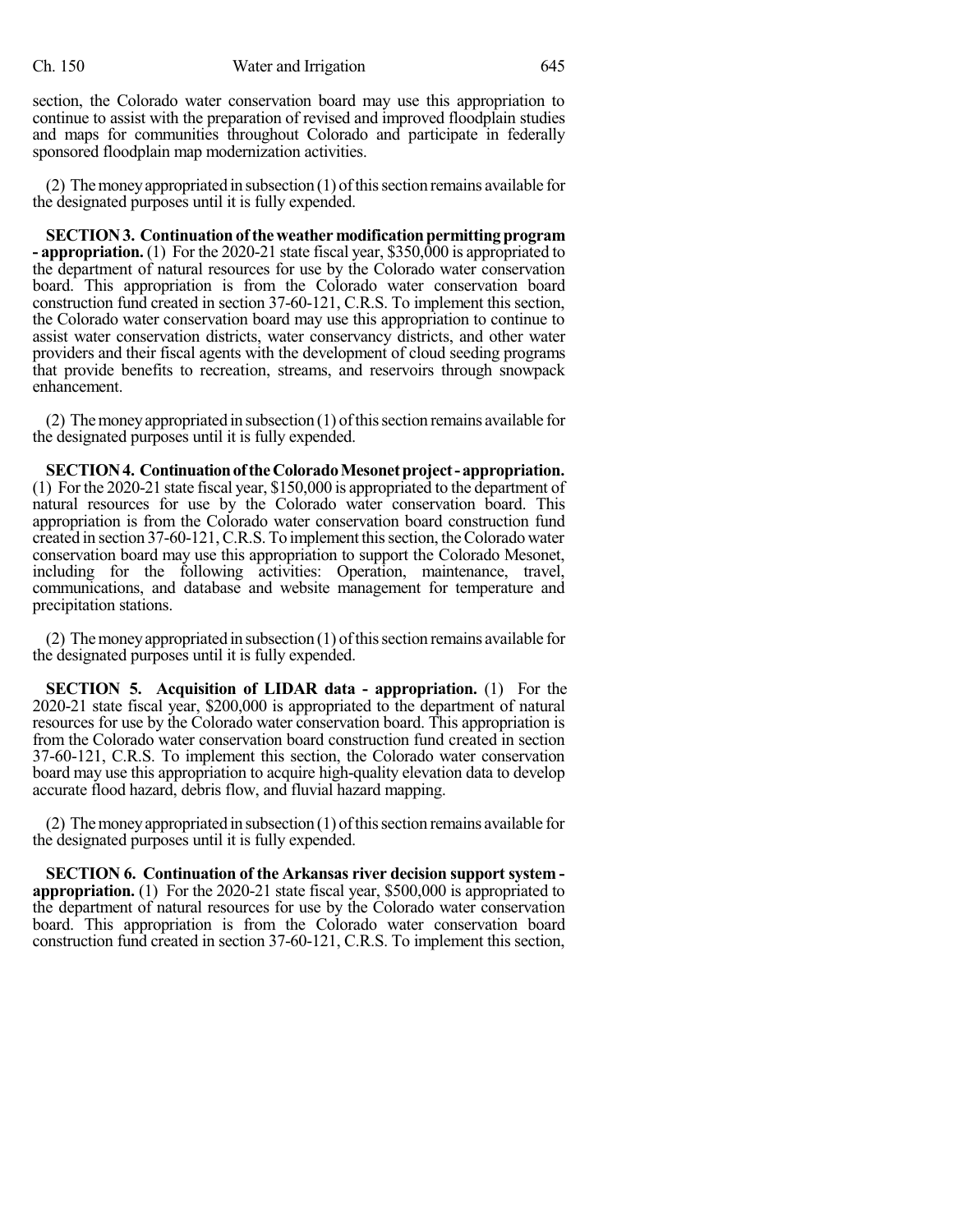646 Water and Irrigation Ch. 150

the Colorado water conservation board may use this appropriation to continue implementation of the Arkansas river decision support system (ArkDSS), as identified in the ArkDSS feasibility study completed in December 2011.

(2) The money appropriated in subsection  $(1)$  of this section remains available for the designated purposes until the ArkDSS is completed.

**SECTION 7. Continuation of the Colorado decision support system operation and maintenance - appropriation.** (1) For the 2020-21 state fiscal year, \$500,000 is appropriated to the department of natural resources for use by the Colorado water conservation board. This appropriation is from the Colorado water conservation board construction fund created in section 37-60-121, C.R.S. To implement this section, the Colorado water conservation board may use this appropriation to continue to operate and maintain the Colorado decision support system, which provides data and analytical tools to assist water resources planning and management projects throughout the state.

(2) Themoneyappropriated in subsection (1) ofthissection remains available for the designated purposes until it is fully expended.

**SECTION8. Water forecastingpartnershipproject- appropriation.**(1) For the 2020-21 state fiscal year, \$350,000 is appropriated to the department of natural resources for use by the Colorado water conservation board. This appropriation is from the Colorado water conservation board construction fund created in section 37-60-121, C.R.S. To implement this section, the Colorado water conservation board may use this appropriation to support the development of new ground and aerial remote sensing data and equipment and hydrologic modeling, to provide reliable volumetric water supply forecasting, and to provide better characterization of snowpack.

(2) The money appropriated in subsection  $(1)$  of this section remains available for the designated purposes until it is fully expended.

**SECTION 9. Colorado water loss control initiative - appropriation.** (1) For the 2020-21 state fiscal year, \$1,000,000 is appropriated to the department of natural resources for use by the Colorado water conservation board. This appropriation is from the Colorado water conservation board construction fund created in section 37-60-121, C.R.S. To implement this section, the Colorado water conservation board may use this appropriation to create and conduct statewide training workshops on a water loss control methodology, with a focus on smaller rural providers, and to provide technical assistance to interested water providers onwater system management.

(2) The money appropriated in subsection (1) of this section remains available for the designated purposes until it is fully expended.

**SECTION 10. Continuation of the watershed restoration program appropriation.** (1) For the 2020-21 state fiscal year, \$4,000,000 is appropriated to the department of natural resources for use by the Colorado water conservation board. This appropriation is from the Colorado water conservation board construction fund created in section 37-60-121, C.R.S. To implement this section,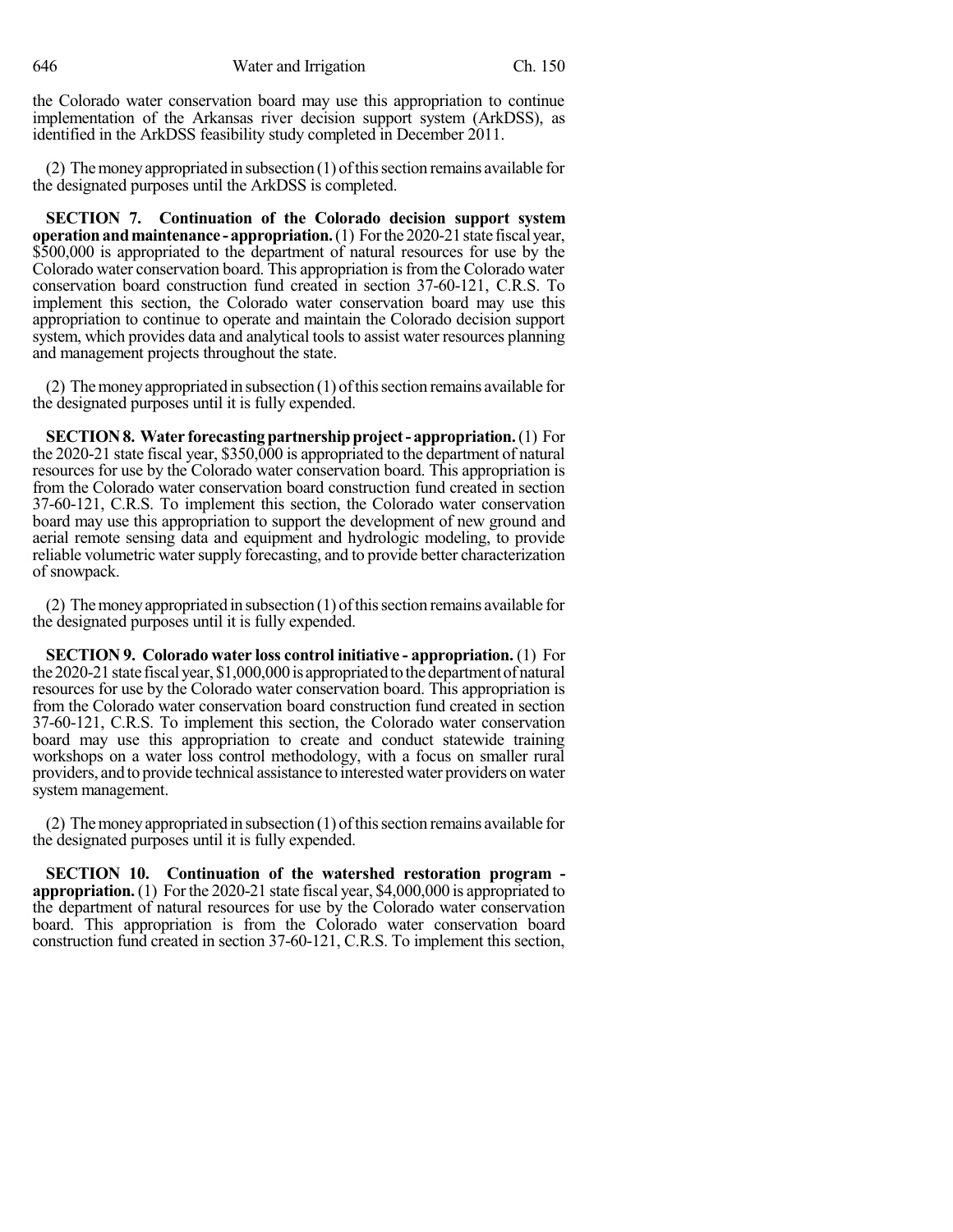the Colorado water conservation board may use this appropriation to provide planning and engineering studies, including implementation measures, to address technical needs for watershed restoration and flood mitigation projects throughout the state; aquatic habitat protection; flexible operations for multiple uses; restoration work; quantification of environmental flow needs; and monitoring efforts to support watershed health goals outlined in the state water plan.

(2) The money appropriated in subsection  $(1)$  of this section remains available for the designated purposes until it is fully expended.

**SECTION 11. Alternative agricultural transfer methods grant program appropriation.** (1) For the 2020-21 state fiscal year, \$750,000 is appropriated to the department of natural resources for use by the Colorado water conservation board. This appropriation is from the Colorado water conservation board construction fund created in section 37-60-121, C.R.S. To implement this section, theColorado water conservation boardmayuse this appropriation for grant-making for projects that advance various agricultural transfer methods as alternatives to permanent dry-up of agricultural lands.

(2) The money appropriated in subsection  $(1)$  of this section remains available for the designated purposes until it is fully expended.

**SECTION 12. Restoration of litigation fund cash balance -transfer.** On July 1, 2020, the state treasurershall transfer the sumof \$2,000,000, orso much thereof as may be necessary to restore the balance of the litigation fund to \$2,000,000, from the unreserved cash in the Colorado water conservation board construction fund created in section 37-60-121, C.R.S., to the litigation fund created in section 37-60-121 (2.5),C.R.S., to assist in addressing legalissues associatedwith compact compliance or any other litigation activities as specified under section 37-60-121, C.R.S.

**SECTION 13. Restoration of fish and wildlife resources fund balance transfer.** On July 1, 2020, the state treasurer shall transfer the sum of \$1,000,000 from the unreserved cash in the Colorado water conservation board construction fund to the fish and wildlife resourcesfund created in section 37-60-121 (6),C.R.S., to continue grant-making to assist with the mitigation of fish and wildlife resources affected bythe construction, operation, ormaintenanceofwater diversion, delivery, or storage facilities.

**SECTION 14. Continuation of the state water plan - appropriation.** (1) For the 2020-21 state fiscal year, \$7,500,000 is appropriated to the department of natural resources for use by the Colorado water conservation board. This appropriation is from the Colorado water conservation board construction fund created in section 37-60-121, C.R.S. To implement this section, the Colorado water conservation board may use the appropriation to finance grant-making, studies, programs, or projects that assist in implementing the state water plan adopted pursuant to section 37-60-106.3, C.R.S., including the following:

(a) Up to \$3,000,000, pursuant to section 37-60-106.3 (6)(b)(I), C.R.S., to facilitate the development of additional storage, artificial recharge into aquifers, and dredging existing reservoirs to restore the reservoirs' full decreed storage capacity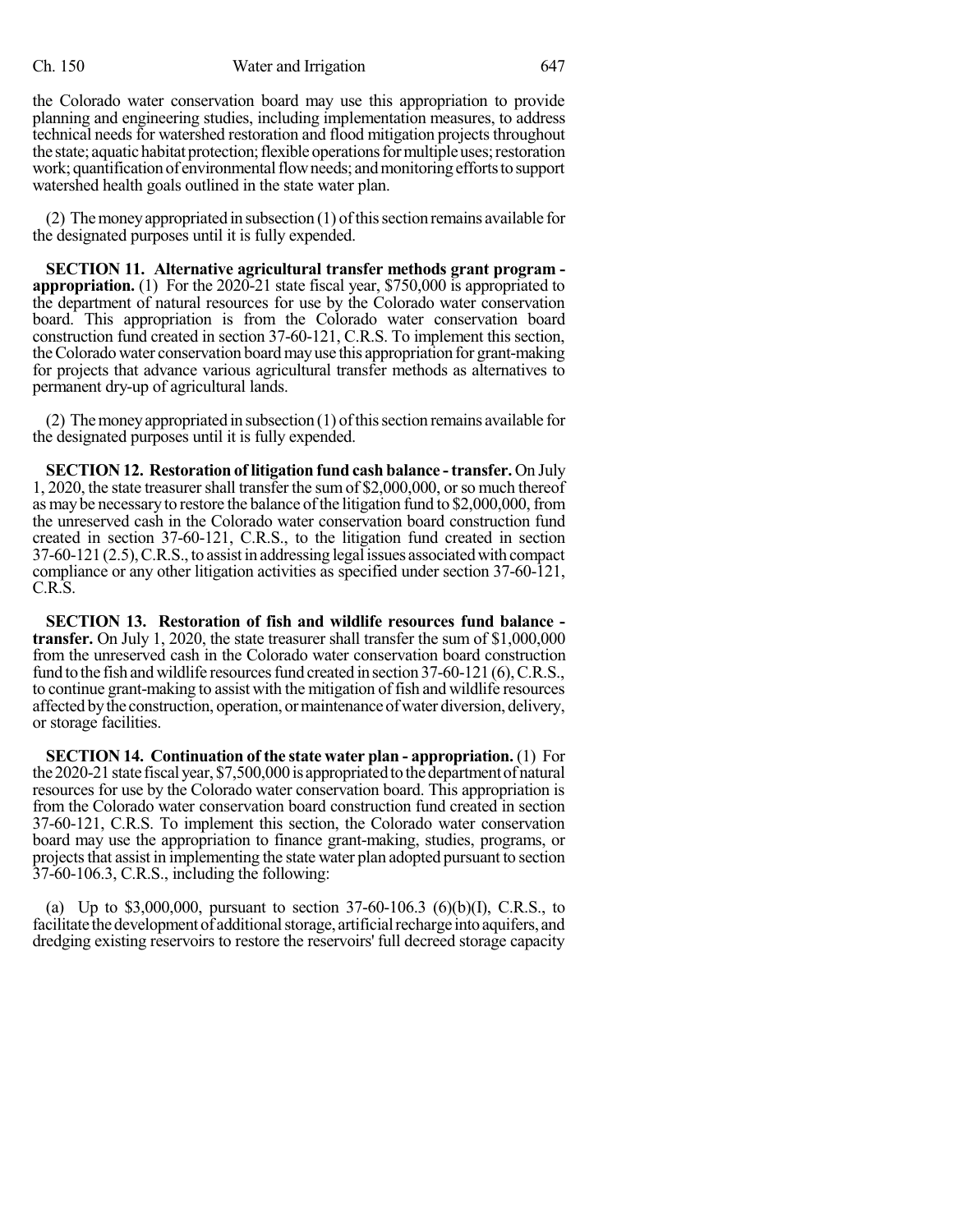for multi-beneficial projects and those projects identified in basin implementation plans to address the water supply and demand gap;

(b) Up to \$1,000,000, pursuant to section 37-60-106.3(6)(b)(II), C.R.S., for grant funding to implement long-term strategies for conservation, land use, and drought planning;

(c) Up to \$500,000, pursuant to section  $37-60-106.3$  (6)(b)(III), C.R.S., for grants for water education, outreach, and innovation efforts;

(d) Up to \$1,500,000, pursuant to section  $37-60-106.3$  (6)(b)(IV), C.R.S., to provide technical assistance, project, or program funding for agricultural projects; and

(e) Up to \$1,500,000, pursuant to section 37-60-106.3 (6)(b)(V), C.R.S., for environmental and recreational projects.

(2) Themoneyappropriated in subsection (1) ofthissection remains available for the designated purposes until it is fully expended.

**SECTION 15. Arkansas river and Wildhorse creek levees project loan authorizations.** (1) Pursuant to section  $39-29-109(2)(a)(I.5)$ , C.R.S., the Colorado water conservation board is hereby authorized to loan, subject to subsection (2) of this section, up to \$23,230,000 from the severance tax perpetual base fund created in section 39-29-109 (2)(a), C.R.S., to the Pueblo conservancy district to repair the levees within the city of Pueblo to bring the levees up to federal emergency management agency standards to provide flood protection to the city of Pueblo.

(2) TheColorado water conservation board maymake a loan forthe construction of the project specified in subsection (1) of this section from such money as is or may become available to the severance tax perpetual base fund. The loan must be in the amount listed in subsection  $(1)$  of this section plus or minus such amounts, if any, as may be justified by reason of ordinary fluctuations in construction costs or as may be justified by reason of change in the plans for the project due to differing or unforeseen site conditions, errors or omissions in the plans and specifications, changesinstituted by regulatory agencies, or changesin material quantities beyond contract limits.

(3) Pursuant to section 37-60-120 (1), C.R.S., the board shall require such terms and conditions in the contract as will ensure repayment of money made available by it. The board shall not disburse any money for a loan authorized by subsection (1) of thissection unless and until it issatisfied, in itssole discretion, that the recipient of the loan will be able to make repayment pursuant to the terms and conditions established by the board and by subsection (1) of this section.

**SECTION16.West halfLaramie-Poudre tunnel projectloan authorization.** (1) Pursuant to section  $39-29-109$  (2)(a)(1.5), C.R.S., the Colorado water conservation board is hereby authorized to loan, subject to subsection (2) of this section, up to \$17,250,800 from the Colorado water conservation board construction fund created in section 37-60-121, C.R.S., to the Tunnel Water Company to rehabilitate the Laramie-Poudre tunnel, which tunnel delivers Laramie river water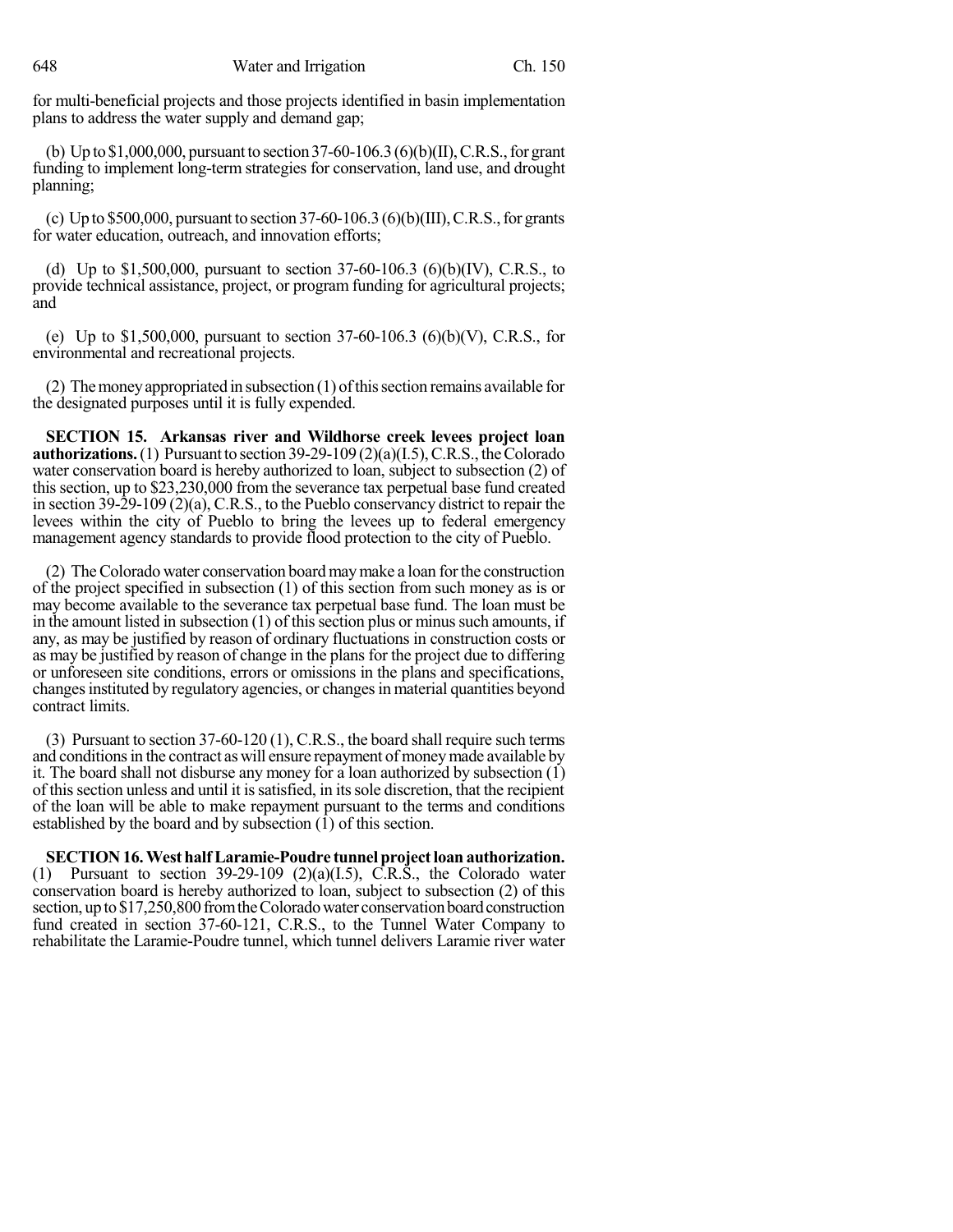## to the front range.

(2) TheColorado water conservation board maymake a loan forthe construction of the project specified in subsection (1) of this section from such money as is or may become available to the severance tax perpetual base fund. The loan must be in the amount listed in subsection  $(1)$  of this section plus or minus such amounts, if any, as may be justified by reason of ordinary fluctuations in construction costs or as may be justified by reason of change in the plans for the project due to differing or unforeseen site conditions, errors or omissions in the plans and specifications, changes instituted by regulatory agencies, or changes in material quantities beyond contract limits.

(3) Pursuant to section 37-60-120 (1), C.R.S., the board shall require such terms and conditions in the contract as will ensure repayment of money made available by it. The board shall not disburse any money for a loan authorized by subsection (1) of thissection unless and until it issatisfied, in itssole discretion, that the recipient of the loan will be able to make repayment pursuant to the terms and conditions established by the board and by subsection  $(1)$  of this section.

**SECTION 17. Frying Pan-Arkansas project loan authorization - transfer appropriation.** (1) (a) Pursuant to section  $39-29-109$  (2)(a)(I.5), C.R.S., the Colorado water conservation board is hereby authorized to loan, subject to subsection (2) of this section, up to \$90,000,000 from the severance tax perpetual base fund created in section  $39-29-109(2)(a)$ , C.R.S., to the southeastern Colorado water conservancy district to provide nonfederal cost-share funding for the Frying Pan-Arkansas project, which project helps provide quality drinking water to six counties in the lower Arkansas valley.

(b) TheColorado water conservation board maymake a loan forthe construction of the project specified in subsection  $(1)(a)$  of this section from such money as is or may become available to the severance tax perpetual base fund. Loans issued pursuant to this subsection (1) must total the amount listed in subsection (1)(a) of this section plus or minus such amounts, if any, as may be justified by reason of ordinary fluctuations in construction costs or as may be justified by reason of change in the plans for the project due to differing or unforeseen site conditions, errors or omissions in the plans and specifications, changes instituted by regulatory agencies, or changes in material quantities beyond contract limits.

(c) Pursuant to section 37-60-120 (1), C.R.S., the board shall require such terms and conditions in the contract as will ensure repayment of money made available by it. The board shall not disburse any money for a loan authorized by subsection  $(1)(a)$ of thissection unless and until it issatisfied, in itssole discretion, that the recipient of the loan will be able to make repayment pursuant to the terms and conditions established by the board and by subsection (1)(a) of this section.

 $(2)$  (a) On July 1, 2020, the state treasurer shall transfer the sum of \$10,000,000 from the severance tax perpetual base fund created in section 39-29-109 (2)(a), C.R.S., to the Colorado water conservation board construction fund created in section 37-60-121, C.R.S., to grant money to the southeastern Colorado water conservancy district to provide nonfederal cost-share funding for the Frying Pan-Arkansas project, which project helps provide quality drinking water to six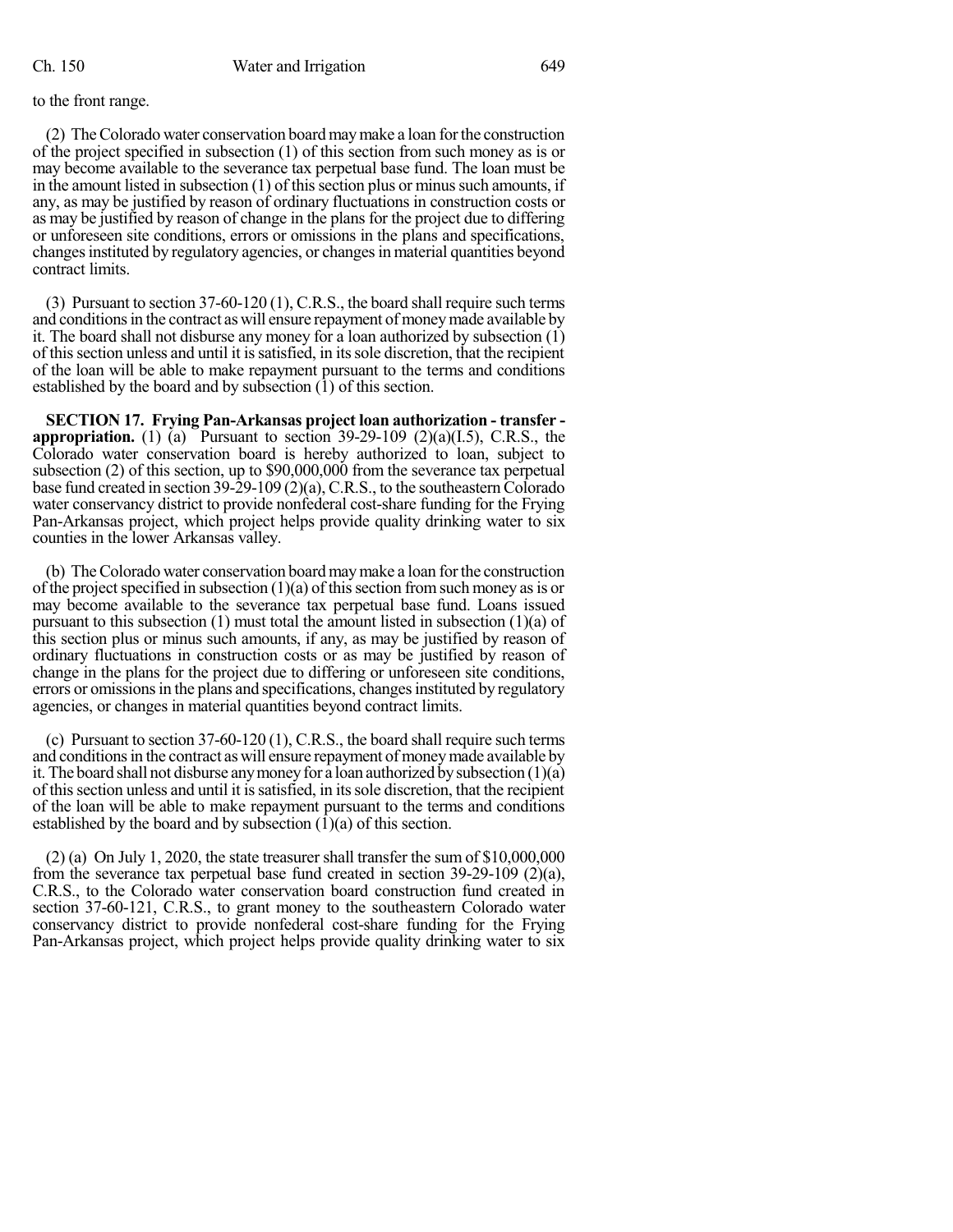counties in the lower Arkansas valley.

(b) (I) For the 2020-21 state fiscal year, \$10,000,000 is appropriated to the department of natural resources for use by the Colorado water conservation board. This appropriation is from the Colorado water conservation board construction fund created in section 37-60-121, C.R.S. To implement this subsection (2), the Colorado water conservation board may use this appropriation to grant money to the southeastern Colorado water conservancy district to provide nonfederal cost-share funding for the Frying Pan-Arkansas project, which project helps provide quality drinking water to six counties in the lower Arkansas valley.

(II) The money appropriated in subsection  $(2)(b)(I)$  of this section remains available for the designated purposes until it is fully expended.

**SECTION 18.** In Colorado Revised Statutes, 37-60-121, **amend** (1)(b)(VI) as follows:

**37-60-121. Colorado water conservation board construction fund - creation - nature of fund - fundsfor investigations- contributions- use for augmenting the general fund - funds created - repeal.** (1) (b) In the consideration of making expenditures from the fund, the board shall be guided by the following criteria:

(VI) After July 1, 1981, The board shall not recommend to the General ASSEMBLY domestic water treatment and distribution systems; shall not be recommended by the board to the general assembly;

**SECTION 19.** In Colorado Revised Statutes, 37-60-126, **amend** (12)(a)(IV) and  $(12)(c)$  as follows:

**37-60-126. Water conservationanddroughtmitigationplanning-programs - relationship to state assistance for water facilities - guidelines - water efficiency grant program - definitions - repeal.** (12) (a) (IV) THE STATE TREASURER SHALL TRANSFER any moneys MONEY remaining in the fund on  $J$ une  $30$ , 2020, shall be transferred JUNE 30, 2030, to the severance tax operational fund described in section  $39-29-109$  (2)(b). C.R.S.

(c) This subsection (12) is repealed, effective July 1,  $2020$  2030.

**SECTION 20.** In Session Laws of Colorado 2019, section 5 of chapter 121, (SB 19-212), **amend** (2) as follows:

Section 5. **Appropriation.** (2) (a) For the 2019-20 state fiscal year,  $\frac{$1,700,000}{1,0000}$ \$833,258 is appropriated to the department of natural resources for use by the Colorado water conservation board. This appropriation is from the general fund. To implement this section, the Colorado water conservation board may use this appropriation for stakeholder outreach and technical analysis to develop a water resources demand management program.

(b) THE MONEY APPROPRIATED IN SUBSECTION  $(2)(a)$  OF THIS SECTION REMAINS AVAILABLE FOR EXPENDITURE UNTIL THE CLOSE OF THE 2020-21 STATE FISCAL YEAR.